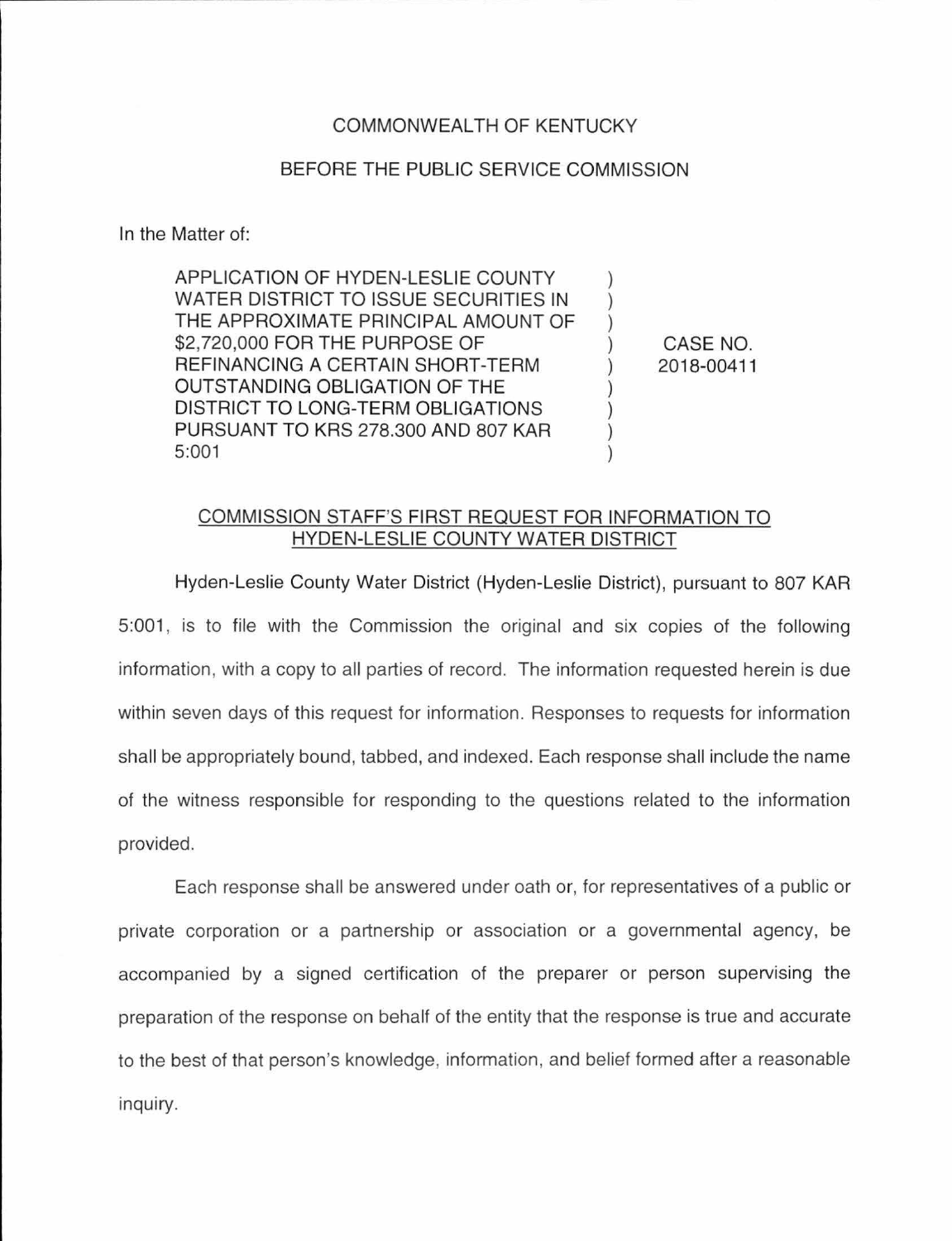Hyden-Leslie District shall make timely amendments to any prior response if it obtains information which indicates that the response was incorrect when made or, though correct when made, is now incorrect in any material respect. For any request to which Hyden-Leslie District fails or refuses to furnish all or part of the requested information, it shall provide a written explanation of the specific grounds for its failure to completely and precisely respond.

Careful attention should be given to copied material to ensure that it is legible. When the requested information has been previously provided in this proceeding in the requested format, reference may be made to the specific location of that information in responding to this request. When applicable, the requested information shall be separately provided for total company operations and jurisdictional operations. When filing a paper containing personal information, Hyden-Leslie District shall, in accordance with 807 KAR 5:001, Section 4(10), encrypt or redact the paper so that personal information cannot be read.

1. Refer to the application, Exhibit C. Refer to the debt service schedule of the outstanding 2018 loan.

a. Confirm that Hyden-Leslie District has not made any interest or principal payments on the outstanding 2018 loan.

b. If this is confirmed, provide reasoning as to why there have been no principal payments made on the outstanding 2018 loan.

c. If this is not confirmed, provide the dates and amounts of the interest and principal payments.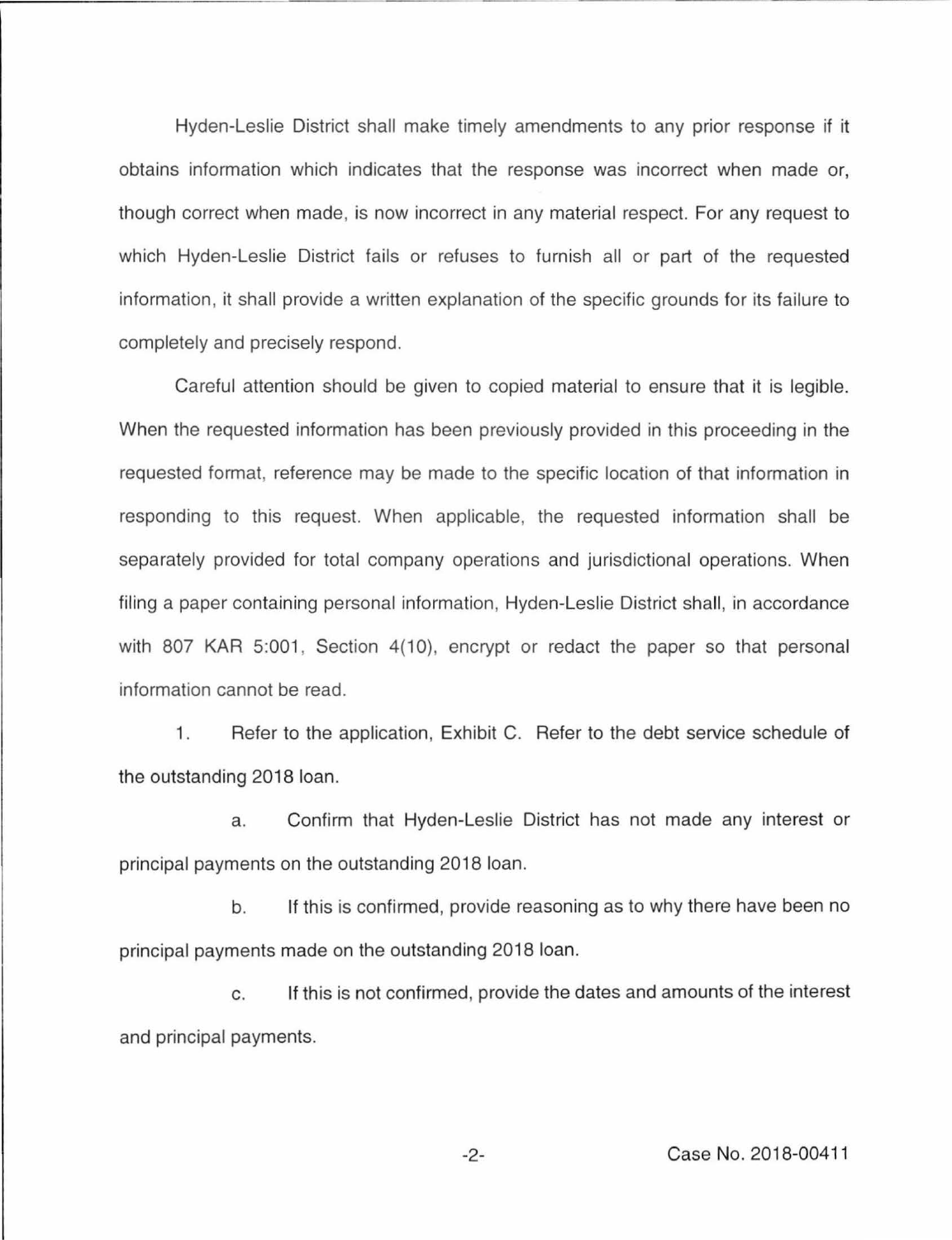2. Provide the date of Hyden-Leslie District's most recent application for an increase in general service rates.

3. Confirm that Hyden-Leslie District is not requesting an increase in service rates.

4. Refer to Hyden-Leslie District's motion to amend its application, Exhibit B.

a. State whether or not Hyden-Leslie District anticipates on making any interest or principal payments on the 2019 loan. If Hyden-Leslie District does anticipate any payments, provide the amount toward interest and principal and the dates of the payments.

b. State whether there is any penalty if Hyden-Leslie District were to pay the full balance of the proposed 2019 loan early.

Pinson Gwen Executive Director **Public Service Commission** P.O. Box 615 Frankfort, KY 40602

DATED **JAN 1 1 2019** 

cc: Parties of Record